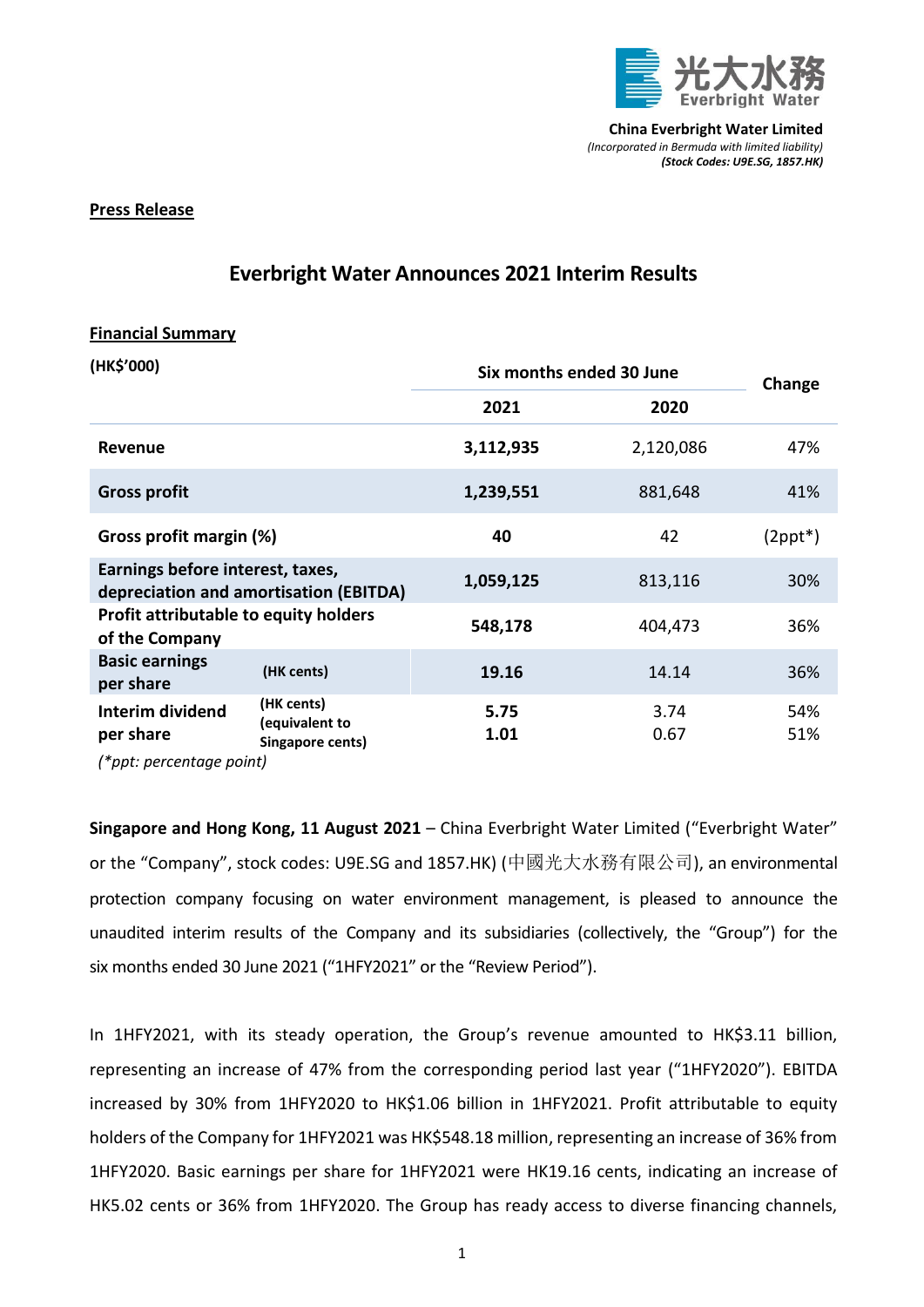

holds quality assets and sufficient funds with a reasonable gearing ratio, and is in a healthy financial position.

In relation to market expansion, the Group, during the Review Period, continued solidifying the market position in regions such as the Bohai Economic Rim, the Yangtze River Economic Belt and the Guangdong-Hong Kong-Macau Greater Bay Area, striving for high-quality business development, and making breakthroughs in market expansion and business model. In early 2021, the Group purchased a 65% equity interest in Tianjin Binhai New Area Huantang Sewage Treatment Co., Ltd., marking an entry into Tianjin's water market. Moreover, the Group has actively established several working teams which specialised in different areas, such as in-plant solar photovoltaic, waste water source heat pump and reusable water, to provide necessary support for its future strategic development. In 1HFY2021, the Group secured four waste water treatment projects and one reusable water project, commanding a total investment of approximately RMB1.069 billion. Such projects contribute an additional designed daily waste water treatment capacity of 225,000  $m<sup>3</sup>$  and an additional designed daily reusable water supply capacity of 45,000 m<sup>3</sup>. In addition, the Group undertook one engineering, procurement and construction ("EPC") project, with a contract value of approximately RMB30.82 million.

As at 30 June 2021, the Group invested in and held 143 environmental protection projects, with a total investment of approximately RMB25.75 billion. In addition, it undertook four EPC projects and two operation and management ("O&M") projects. The Group has a total designed daily water treatment capacity of approximately 6,800,000  $m^3$  (including treatment capacity of the O&M projects).

In terms of project construction, the Group, during the Review Period, strictly complied with the relevant requirements arising from the new normal of the COVID-19 pandemic prevention and control measures, and carried out construction works in an orderly manner. By stringently controlling the safety and quality of project constructions, the Group had zero work safety accident and achieved all the safe production targets. In 1HFY2021, the Group had two projects that commenced construction, which have an aggregate designed daily waste water treatment capacity of 40,000 m<sup>3</sup>. A total of two projects completed construction and commenced operation, which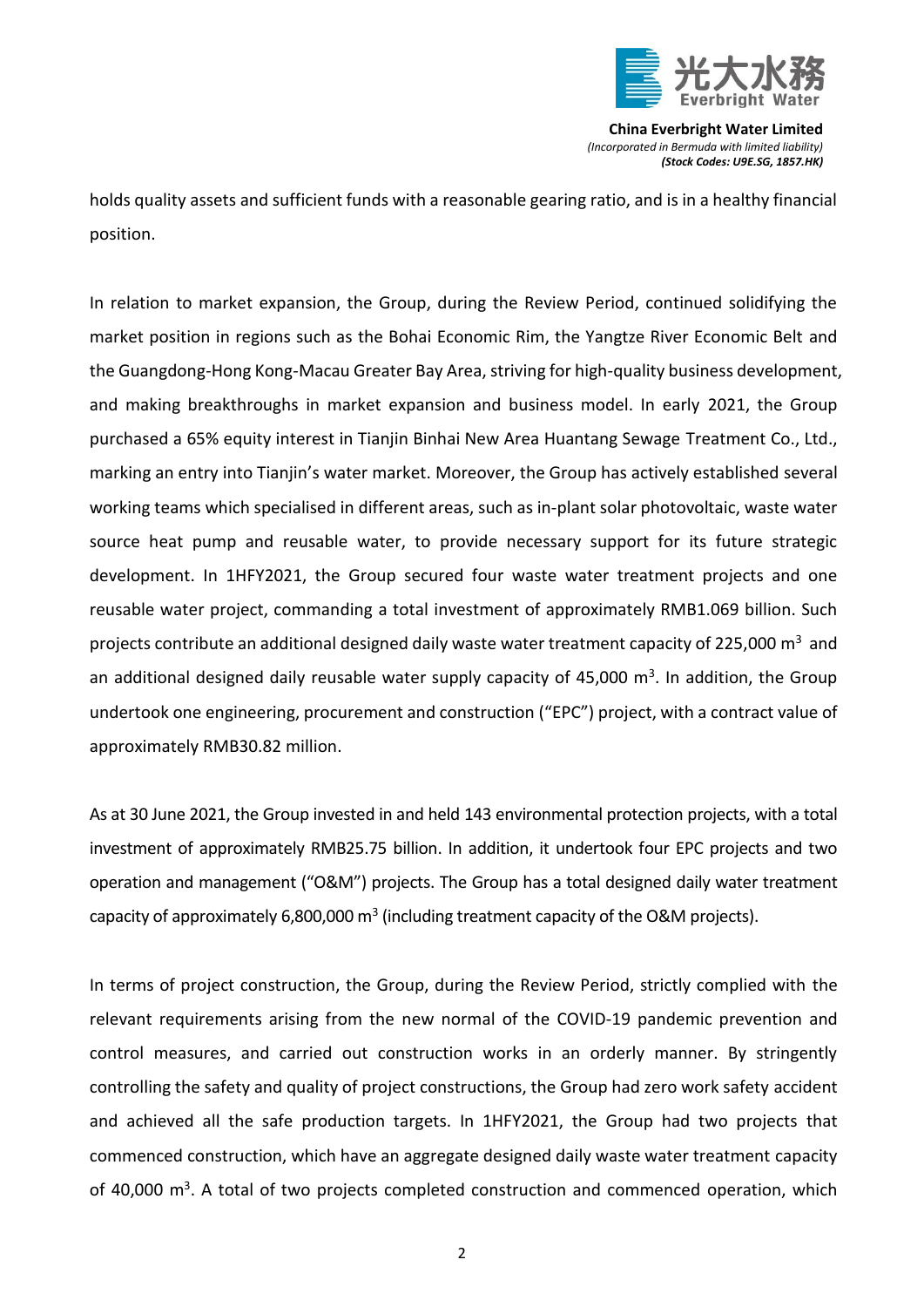

have an aggregate designed daily waste water treatment capacity of 65,000 m<sup>3</sup>; and four projects completed construction (including an EPC project), which have an aggregate designed daily waste treatment capacity of 48,500 m<sup>3</sup>. As at 30 June 2021, the Group had nine projects in the preparatory stage, with an aggregate designed daily water treatment capacity of 322,000  $\text{m}^3$ .

In relation to operations management, following the country's goals of "Peaking Carbon Dioxide Emissions" and "Achieving Carbon Neutrality", the Group, during the Review Period, rolled out a pilot programme at its projects to optimise waste water treatment plants' energy structure. In addition, the Group participated in the pilot pragramme which was launched by the Ministry of Ecology and Environment of the People's Republic of China in relation to monitoring of greenhouse gas emissions. This is expected to facilitate the Group's exploration of energy optimisation and carbon emissions reduction for waste water treatment plants. Additionally, the Group co-operated with its partners to participate in market-based electricity transactions in Jiangsu and Shandong Provinces, which has significantly reduced the electricity cost. During the Review Period, four waste water treatment plants of the Group received regulatory approval for tariff hikes ranging from 8% to 58%, and subsidies of approximately RMB31 million in total were granted to the Group.

As for technological innovation, the Group, during the Review Period, continued focusing on improvement and implementation of the "Intelligent Water" management system, and actively fostered commercialisation of research results. In order to improve the intelligence level of its water plants, the Group has applied the operational management system to a number of projects. Furthermore, the Group has completed the installation and testing of the accurate aeration equipment, trials of the smart dosing system, and application of the smart inspection system at selected projects. All these measures have effectively reduced workload of frontline staff, daily operational risks and project costs. In 1HFY2021, the Group provided its in-house developed technological processesto its internal and external clients, which amounted to a total contract value of approximately RMB69 million. Eight patents were granted to the Group.

In relation to the capital market, the Group, during the Review Period, continued closely aligning with its pace of business development and carried out appropriate financing activities in a timely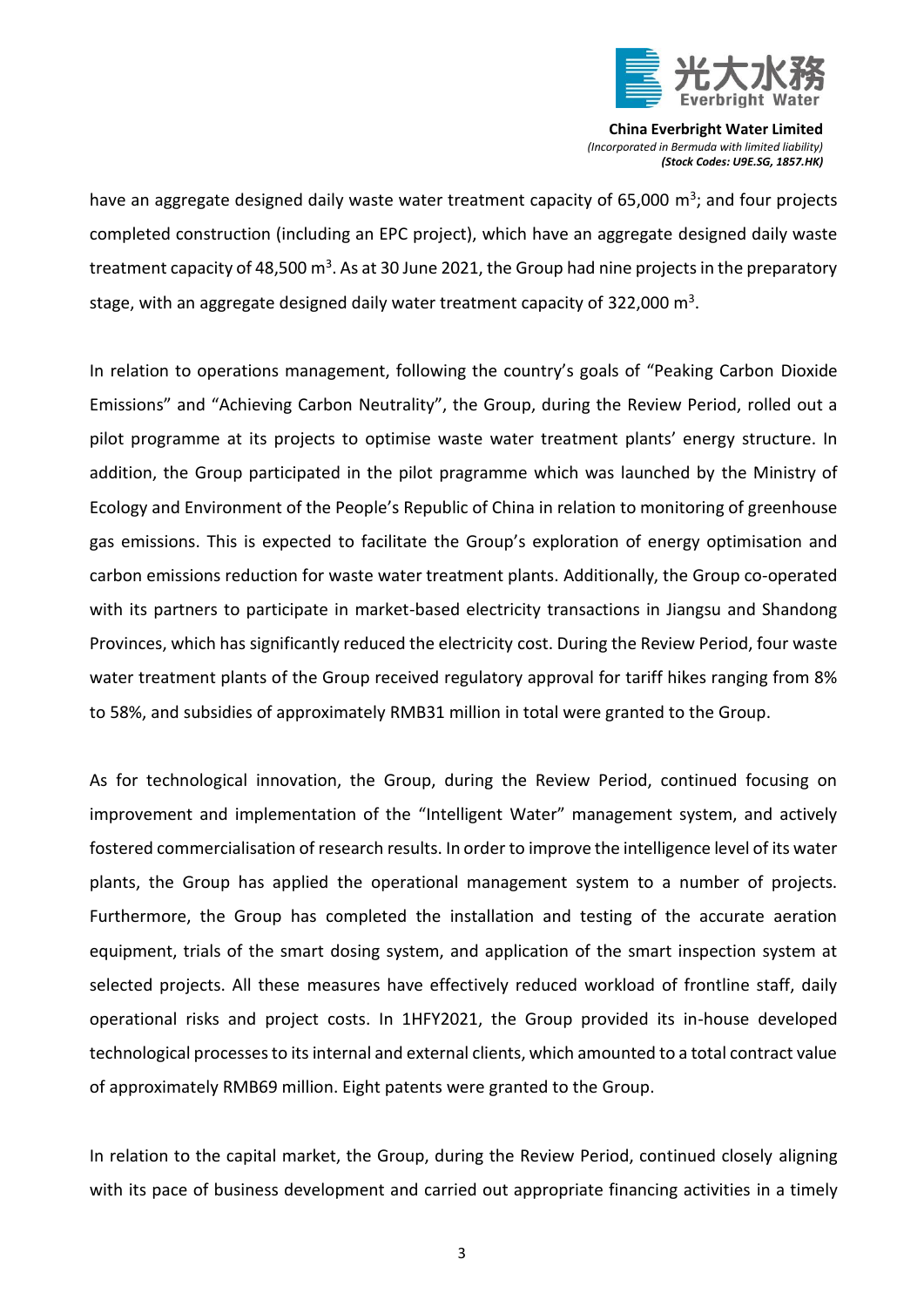

manner. At the beginning of 2021, the Company issued the second tranche of medium term notes ("MTNs") with a principal amount of RMB1 billion, a maturity term of three years and an interest rate of 3.75%. The proceeds from the MTNs issuance were used to replenish the working capital of the Company's subsidiaries. In addition, the Company received a notice of registration acceptance from the regulatory authorities in March 2021 to issue RMB-denominated super & short-term commercial papers ("SCPs"), with a registered principal amount of RMB2.5 billion, to investors in the national inter-bank bond market in mainland China. The Company completed the issuance of first tranche of SCPs in early August 2021, with a principal amount of RMB800 million, an interest rate of 2.4% and a maturity period of 120 days. The proceeds from the SCPs issuance will be used to replenish the working capital of the Company's subsidiaries.

**Mr. An Xuesong, Executive Director and CEO of Everbright Water**, said, "In 1HFY2021, Everbright Water steadily and orderly carried out the relevant work relating to market expansion, project construction, operations management, safety and environmental management, and technological innovation. In addition, the Group made good progress in achieving a balance between asset-light and asset-heavy businesses, refinement of management and expansion of financing channels. With its stable operating conditions, the Group recorded a good operating result, in terms of major financial indicators, and strengthened its business strategy and competitive advantages in the field of water environment management. In the future, the Group will continue identifying excellent business opportunities, strive to improve its intelligence and digitalisation level, ensure project construction quality, enhance project operations management, and continuously drive its technological innovation. By integrating the industrial and financial strengths for development and adjusting to the new normal arising from the COVID-19 pandemic prevention and control measures, the Group aims to drive its business development to a new level."

**Mr. Wang Tianyi, Chairman of Everbright Water**, said, "Marching into the second half of 2021, China's economy and market are expected to grow steadily with a good momentum and pursuit of high-quality development, as required by the '14<sup>th</sup> Five-Year Plan'. 'Peaking Carbon Dioxide Emissions' and 'Achieving Carbon Neutrality' have become important aspects in China's transition to high-quality development. As the topic of 'carbon reduction' has become the headline from all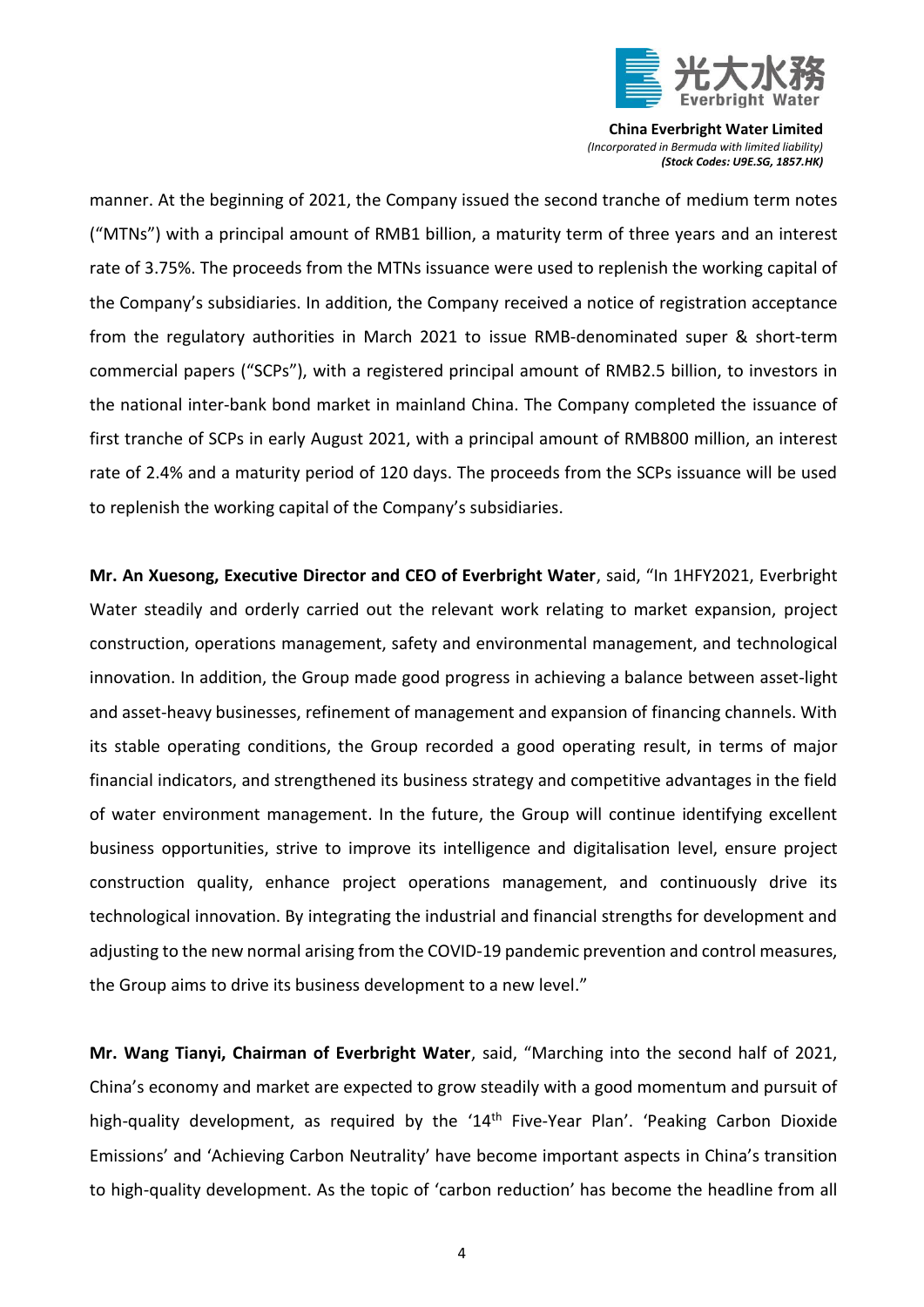

around the world, governments across the world have demonstrated their determination to tackle climate change. As such, new development opportunities are expected to arise for the relevant industries and enterprises. In China's water environment management industry, the rolling-out of relevant policies and requirements demonstrates the government's firm determination in tackling pollution with consistently high standards. This will further unleash the development potential of the industry while maintaining strict industrial requirements. Given that the world is actively addressing climate change and China is accelerating the development of ecological conservation, Everbright Water will uphold a sustainability mindset with high-quality development, continually focus on the water environment management industry, and forge ahead towards the goal of evolving into a top developer and service provider dedicated to urban water environment systems."

*- End -*